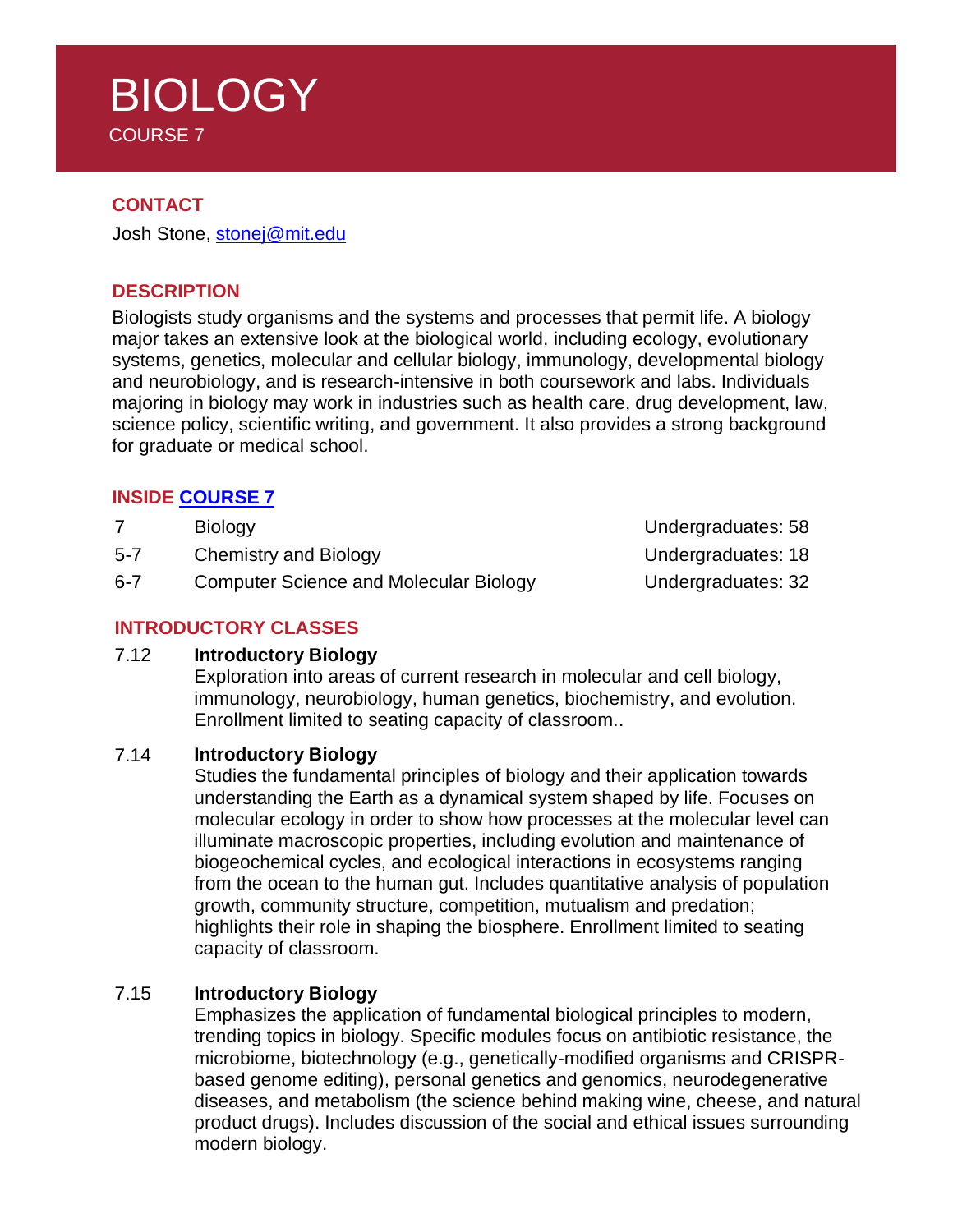# BIOLOGY COURSE 7

## 7.16 **Introductory Biology**

Introduction to fundamental principles of biochemistry, molecular biology and genetics for understanding the functions of living systems. Covers examples of the use of chemical biology, the use of genetics in biological discovery, principles of cellular organization and communication, immunology, cancer, and engineering biological systems. In addition, includes 21st-century molecular genetics in understanding human health and therapeutic intervention.

## **COURSE 7-FRIENDLY UROP AREAS**

Broad Institute Health Sciences and Technology (HST) McGovern Institute for Brain Research Picower Institute (PILM) Whitehead Institute for Biomedical Research

## **GET INVOLVED WITH COURSE 7**

Biology [Undergraduate](http://busa.mit.edu/) Students Association The BioMakers group [MIT Biotechnology](https://biotech.mit.edu/) Group Undergraduate Biochemistry Association MIT Microbiome Club

### **SKILLS**

Using scientific rules and methods to solve problems.

Strong report-writing skills and translating technical information

Safe handling of chemical materials and equipment

Identifying complex problems and reviewing related information to develop and evaluate options and implement solutions.

### **POSSIBLE FUTURE POSITIONS**

- **Biological technician:** Prepare samples for analysis by biologists or medical scientists, conduct experiments for scientists, and maintain laboratory equipment.
- **Microbiologist:** Conduct research projects to study how microorganisms affect the environment and other life forms, prepare reports and present research findings.
- **Environmental scientist:** Develop research projects and investigations to fix or prevent environmental concerns such as pollution.

### **CAREER INDUSTRY EXAMPLES**

Agriculture Consulting Consulting Genetics Biotechnology Counseling Counseling Healthcare Computer Software Environmental Science Medicine Conservation Food Science Pharmaceuticals